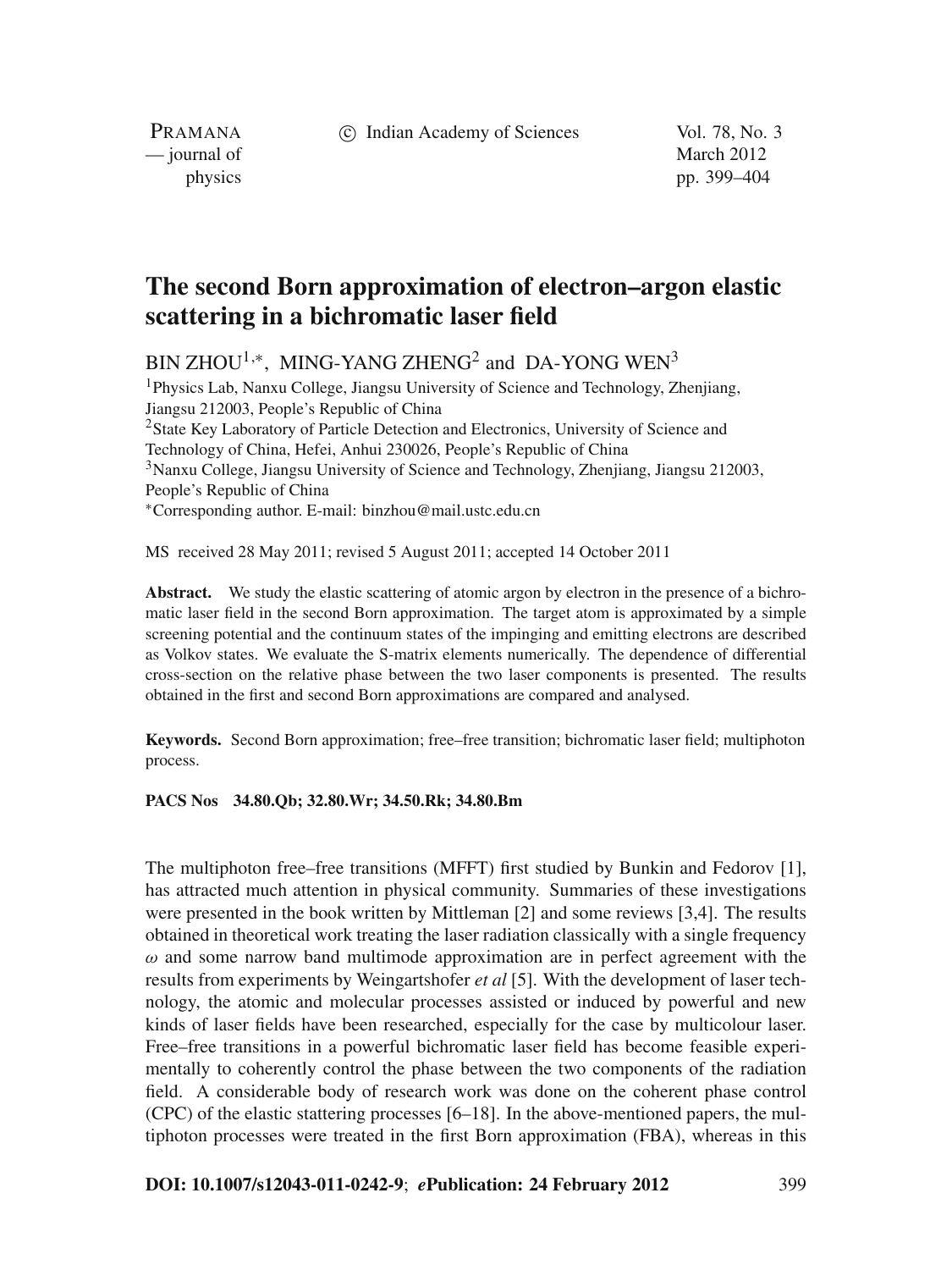paper, we carried out the calculation in the second-order Born approximation (SBA) and compared the results with that in the FBA formation. Atomic units  $\hbar = m = e = 1$  are used throughout.

If, in a laser beam, the density of radiation quanta is so large that the depletion of this beam by emitting or absorbing quanta from it is negligible, then the laser field is treated classically. Hence, in our model, the bichromatic laser field is described as a classical electromagnetic field with  $\omega$  as the fundamental frequency and  $2\omega$  as its second harmonic, i.e.,  $\mathcal{E}(t) = \mathcal{E}_0[\sin \omega t + \sin(2\omega t + \varphi)]$ , where  $\mathcal{E}_0$  is the electric field amplitude and the relative phase  $\varphi$  can be arbitrarily changed.

The target atom is described by a screening potential [19]:

$$
V(r) = -\frac{Z}{r} \sum_{i=1}^{3} A_i \exp(-\alpha_i r),
$$
 (1)

where  $r$  is the position of the electron with respect to the nucleus and  $Z$  is the nuclear charge number. For argon,  $A_1 = 2.1912$ ,  $A_2 = -2.8252$ ,  $A_3 = 1 - A_1 - A_2$ ,  $\alpha_1 = 5.5470$ ,  $\alpha_2 = 4.5687$  and  $\alpha_3 = 2.0446$ .

The scattering matrix for the laser-assisted free–free transition in the second Born approximation reads as

$$
S_{fi}^{(2)} = S_{fi}^{(1)} + S_{fi}^{(2)},
$$
\n(2)

where

$$
S_{fi}^{(1)} = -i \langle \chi_{\mathbf{k}_f} | V | \chi_{\mathbf{k}_i} \rangle.
$$
 (3)

Here  $\chi_{\mathbf{k}_i}$  and  $\chi_{\mathbf{k}_f}$  are the states of the electrons in the initial and final channels, described by the Volkov wave function:

$$
\chi_{\mathbf{k}_{i,f}} = \exp(i\mathbf{k}_{i,f} \cdot r) \exp\left[-iE_{i,f}t - \frac{i}{\omega^2}\mathbf{k}_{i,f} \cdot \mathcal{E}_0 \sin \omega t\right] \times \exp\left[-\frac{i}{4\omega^2}\mathbf{k}_{i,f} \cdot \mathcal{E}_0 \sin(2\omega t + \varphi)\right],
$$
\n(4)

where  $\mathbf{k}_{i,f}$  are the wave vectors of the incident and scattered electrons, and  $E_{i,f}$  are the corresponding kinetic energies.

Using the potential of eq. (1) and the wave functions in eq. (4), the first term of the  $S_{fi}^{(2)}$ can be recast as

$$
S_{fi}^{(1)} = -2\pi i \sum_{l} T_{fi}^{(1)}(l)\delta(E_f - E_i + l\omega). \tag{5}
$$

 $T_{fi}^{(1)}(l)$  is the ionization amplitude accompanying the exchange of *l* photons with the laser field  $(l > 0$  for emission and  $l < 0$  for absorption) and is given as

$$
T_{fi}^{(1)}(l) = B_l\left(\lambda, \frac{1}{4}\lambda, \varphi\right) V(\mathbf{k}_{f,i}),\tag{6}
$$

in which

$$
V(\mathbf{k}_{f,i}) = \int d\mathbf{r} e^{-i(\mathbf{k}_f - \mathbf{k}_i) \cdot \mathbf{r}} V(r).
$$
 (7)

400 *Pramana – J. Phys.***, Vol. 78, No. 3, March 2012**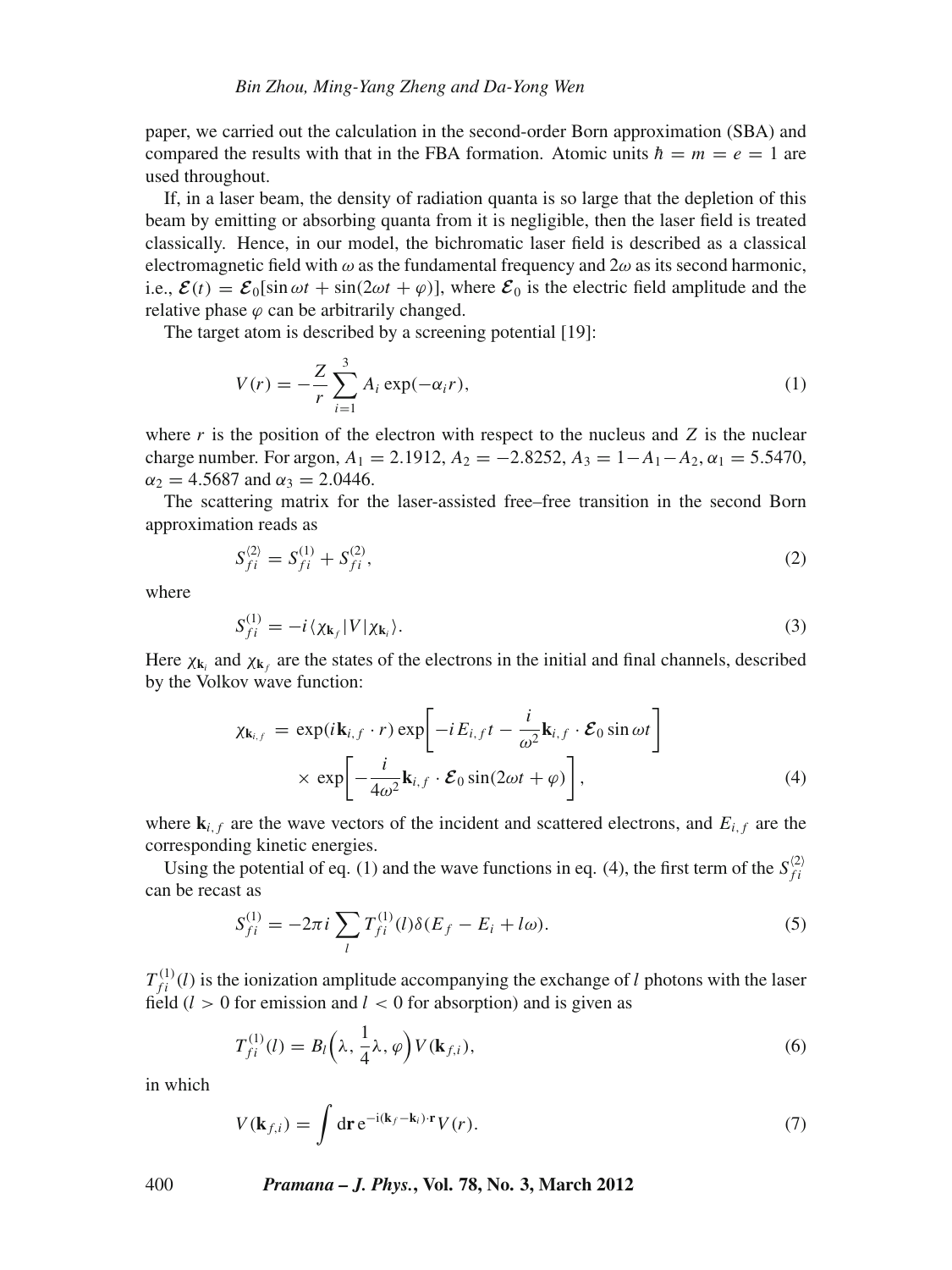Clearly it is just the Fourier transformation of the potential. The other term has the form:

$$
B_l\left(\lambda, \frac{1}{4}\lambda, \varphi\right) = \sum_{n=-\infty}^{\infty} J_{l-2n}(\lambda) J_n\left(\frac{1}{4}\lambda\right) \exp(-in\varphi), \tag{8}
$$

which is the generalized Bessel function with  $\lambda = (\mathbf{k}_f - \mathbf{k}_i) \cdot \mathcal{E}_0/\omega^2$ . *J<sub>n</sub>* is the ordinary Bessel function.

The second term of SBA matrix is:

$$
S_{fi}^{(2)} = -i \int d\mathbf{r} \int d\mathbf{r}' \int_{-\infty}^{\infty} dt \int_{-\infty}^{\infty} dt' \chi_{\mathbf{k}_f}^*(\mathbf{r}, t) \times V(r) G(\mathbf{r}, t; \mathbf{r}', t') V(r') \chi_{\mathbf{k}_i}(\mathbf{r}', t),
$$

where  $G(\mathbf{r}, t; \mathbf{r}', t')$  is the Green function which is given as

$$
G(\mathbf{r},t;\mathbf{r}',t') = -\frac{i}{(2\pi)^3} \int d\mathbf{k} \chi_{\mathbf{k}}(\mathbf{r},t) \chi_{\mathbf{k}}^*(\mathbf{r},t) u(t-t'). \tag{9}
$$

Here  $u(t - t')$  is the step function.

Using eqs.  $(4)$  and  $(9)$ , we get

$$
S_{fi}^{(2)} = -2\pi i \sum_{l} T_{fi}^{(2)}(l)\delta(E_f - E_i + l\omega),
$$
\n(10)

where the photon-number-resolved transition amplitude can be expressed as

$$
T_{fi}^{(2)}(l) = \frac{1}{(2\pi)^3} \sum_{m} \int \mathrm{d}\mathbf{k} \frac{1}{E_i - E - m\omega + i\eta}
$$
  
 
$$
\times V(\mathbf{k}_f, \mathbf{k}) V(\mathbf{k}, \mathbf{k}_i) B_m \left(\lambda_1, \frac{1}{4}\lambda_1, \varphi\right)
$$
  
 
$$
\times B_{l-m} \left(\lambda_2, \frac{1}{4}\lambda_2, \varphi\right), \tag{11}
$$

where  $\eta$  is a small positive quantity.

So we can obtain the SBA scattering amplitude as

$$
T_{fi}^{(2)}(l) = T_{fi}^{(1)}(l) + T_{fi}^{(2)}(l). \tag{12}
$$

The differential cross-sections (DCS) for the net exchange of *l* photons between the colliding system and the bichromatic laser field can be described as

$$
\frac{\mathrm{d}\sigma}{\mathrm{d}\Omega} = \left(\frac{1}{2\pi}\right)^2 \frac{k_f}{k_i} |T_{fi}^{(2)}(l)|^2. \tag{13}
$$

For numerical calculation, we studied the dependence of differential cross-section for electron–argon atom scattering on the relative phase angle  $\varphi$  between the two laser components under the geometry of the experiment by Weingartshofer *et al* [5]. The angle between the polarization vector  $\mathcal{E}$  and the momentum of the incident electron  $\mathbf{k}_i$  is  $\phi = 38^\circ$ , the momentum **k**<sub>*f*</sub> of the scattered electron is in the plane defined by the polarization vector  $\mathcal{E}$  and  $\mathbf{k}_i$ . The bichromatic laser parameters  $\omega = 0.117$  eV and  $\mathcal{E}_0 = 2.7 \times 10^8$  V/cm.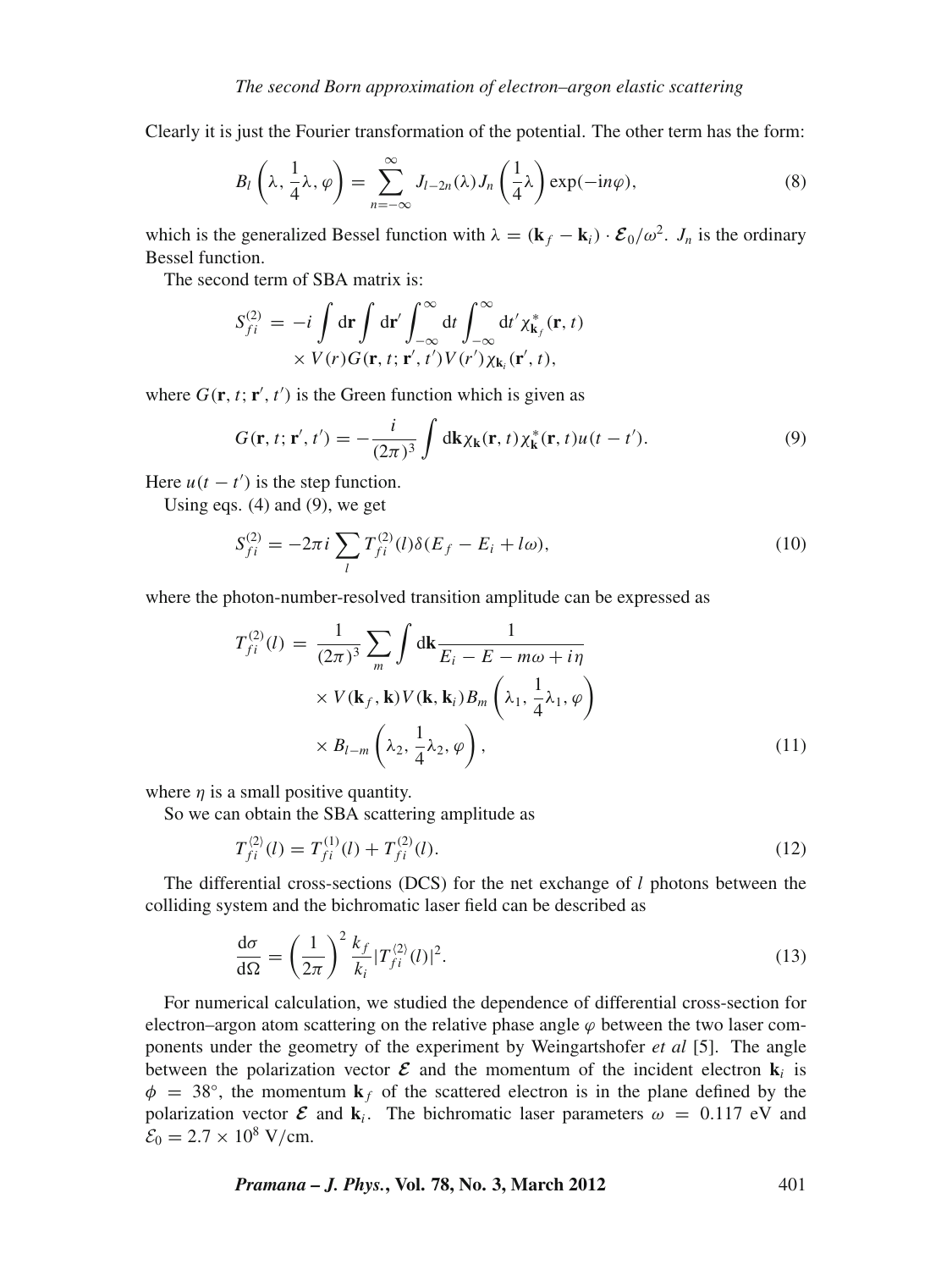

**Figure 1.** (a) DCS vs.  $\varphi$  for elastic electron–argon scattering with the emission of one photon ( $l = 1$ ). The scattered angle of emitting electron  $\theta = 13^\circ$ ). The kinetic energies of the incident electron  $E_i = 9.5$  eV. (-) SBA results; (---) FBA results. (**b**) The same as (a), but for one-photon absorption  $(l = -1)$ .

In figure 1, we show the DCS vs. the phase angle  $\varphi$ . The CPC effects are not very apparent for one-photon exchange process. The distribution of the controlling effect is centred on  $\varphi = 180^\circ$ . Such a phenomenon is more distinct for the processes with more than one photons transfer which could be seen clearly in figures 2 and 3. This may be due to the fact that the generalized Bessel function satisfies the relationship [4]:  $B_{-l}(a, b, \varphi) = (-1)^l B_l^*(a, b, \varphi - \pi)$ . Moreover, the results have some prominent improvements in the second Born approximation. This indicates that the intermediate states have significant contribution to the collision processes.

Figure 2 displays DCS vs.  $\varphi$  for two-photons transfer. As depicted in the figure, DCS for  $l = \pm 2$  are much smaller than for  $l = \pm 1$ . This shows that the probability of twophotons transfer between laser field and the colliding system is small. With the increase of |*l*| (not presented here), the DCS becomes smaller and smaller. In two-photons emission  $(l = 2)$ , more electrons are emitted at  $\theta = 13^\circ$  when the phase difference between the laser components is near  $\varphi = 180^\circ$  where the CPC effect reaches the maximum; while



**Figure 2.** (**a**) The parameters are the same as for figure 1 except for the number of the exchanged photons. For (a)  $l = 2$  and for (b)  $l = -2$ . (-) SBA results; (---) FBA results.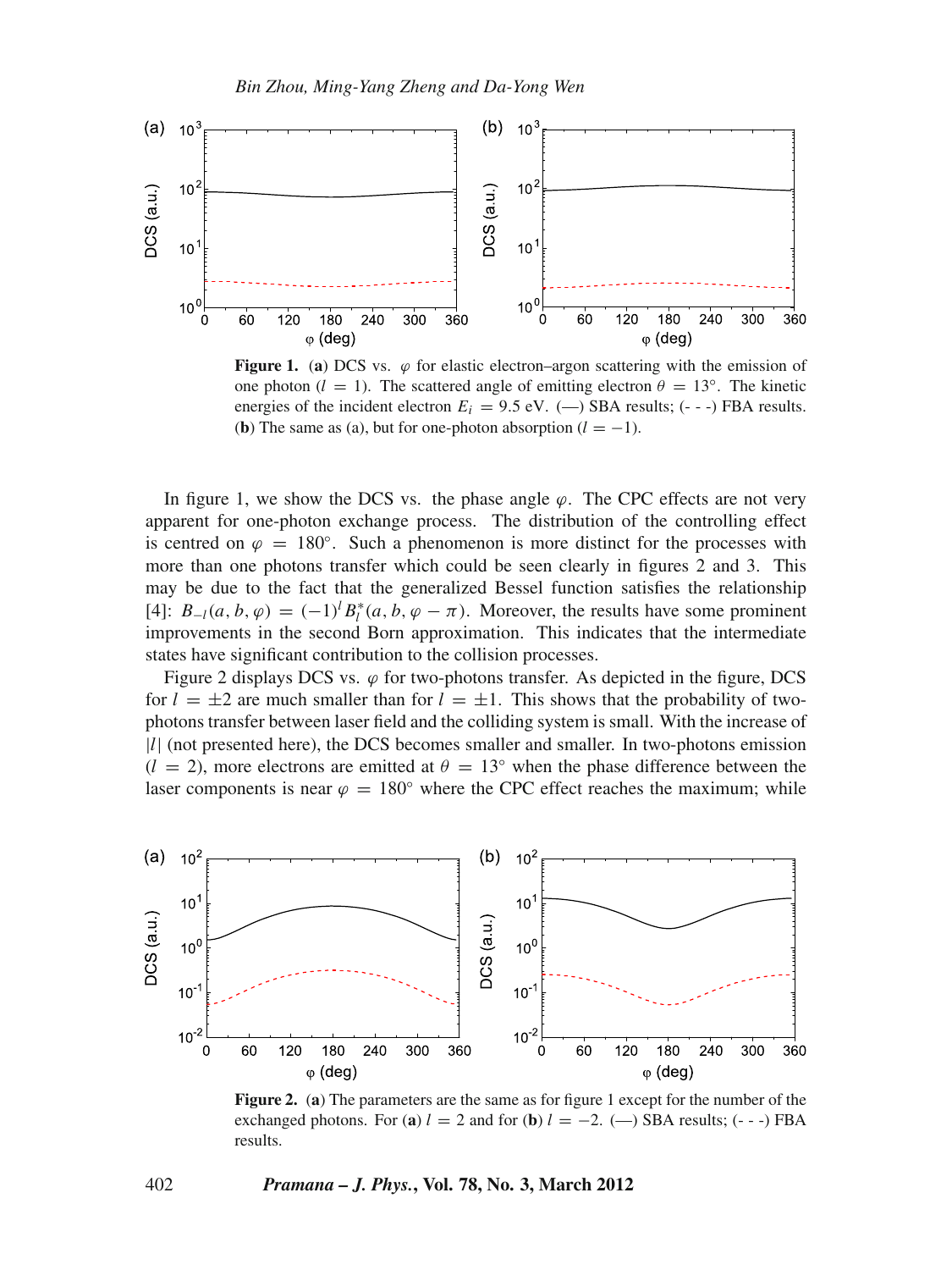

**Figure 3.** The parameters are the same as for figure 2 except for the impact energy. In this figure, the energy of the incoming electron  $E_i = 19.5$  eV. (-) SBA results; (- - -) FBA results.

for *l* = −2, the situation is inverse. The second-order corrections are still distinct, and for different  $\varphi$ , the contribution of the intermediate states are almost the same.

In figure 3, we show the influence of the impact energy on the collision process. It is evident that the DCS becomes larger when the energy of the incident electron increases and the CPC effects are more prominent.

In summary, the electron–argon elastic scattering in a bichromatic laser field is investigated in the second Born approximation. The dependence of DCS on the relative phase is analysed. The DCS are significantly improved in the second Born approximation. We attribute it to the contributions of the intermediate states.

## **Acknowledgements**

This work is supported by the National Nature Science Foundation of China under Grant Nos 10874169 and 10674125, and the National Basic Research Program of China under Grant Nos 2007CB925200 and 2010CB923301.

## **References**

- [1] F V Bunkin and M V Fedorov, *So*v*. Phys. Rep.* **22**, 844 (1996)
- [2] M H Mittleman, *Introduction to the theory for laser–atom interactions* (Plenum, New York, 1982)
- [3] C J Joachain, M Dörr and N J Kylstra, *Ad*v*. At. Mol. Opt. Phys.* **42**, 225 (2000)
- [4] F Ehlotzky, *Phys. Rep.* **345**, 175 (2001)
- [5] A Weingartshofer, J K Holemes, J Sabbagh and S L Chin, *J. Phys.* **B16**, 1805 (1983)
- [6] J F Sun, M C Liang and Z L Zhu, *Chin. Phys. Lett.* **24**, 2572 (2007)
- [7] D Nehari, J Holmes, K M Dunseath and M Terao-Dunseath, *J. Phys.* **B43**, 025203 (2010)
- [8] B A Harak, L Ladino and N L S Martin, *Bull. Am. Phys. Soc.* **55**, 5 (2010)
- [9] M Ghalim and F Mastour, *J. Phys.* **B32**, 3783 (1999)
- [10] S T Zhang, J Chen and S M Li, *Can. J. Phys.* **80**, 969 (2002)